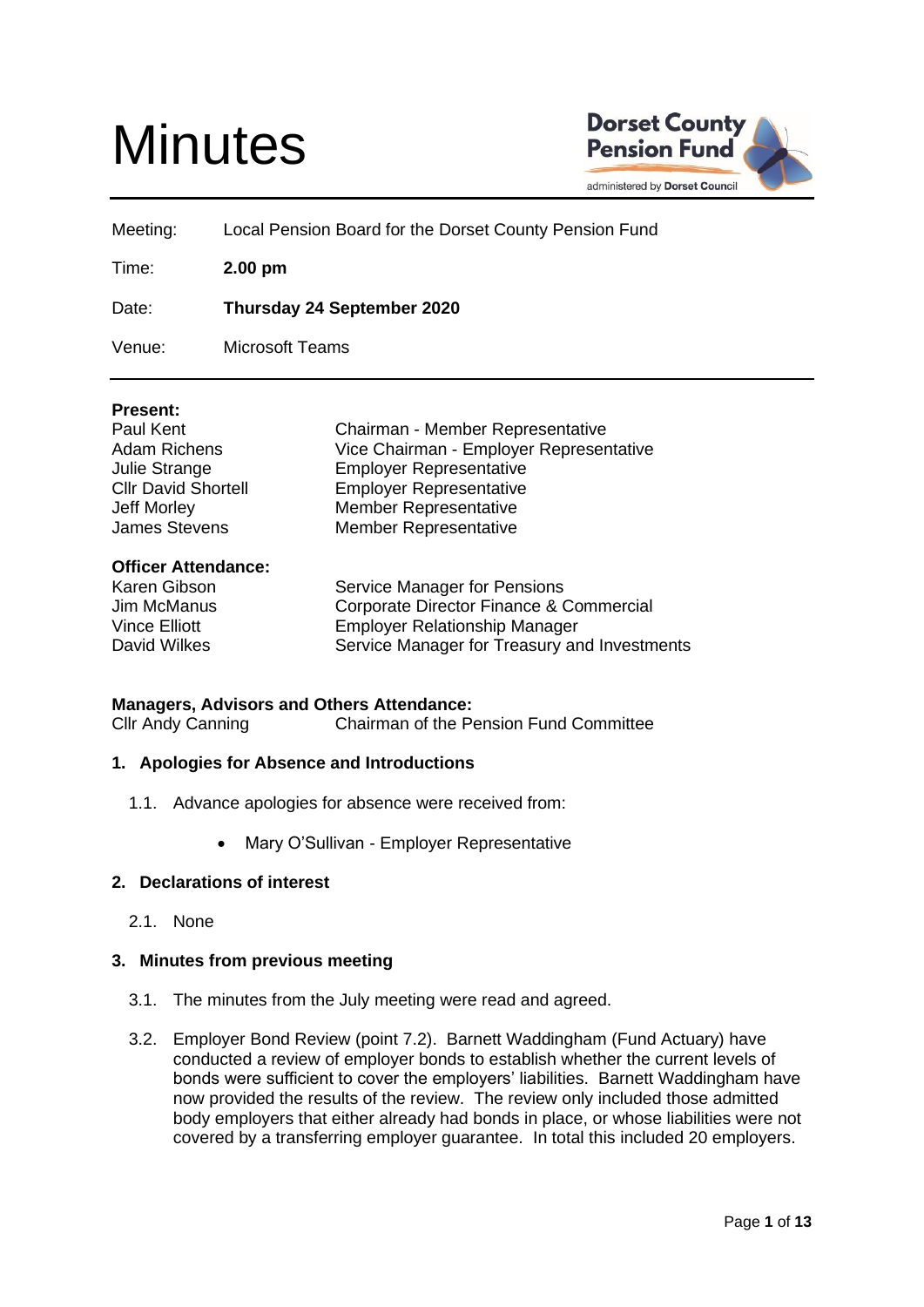An initial look at the results provided no real surprises. It is suggested that the level of a few employer's bonds may need to be raised slightly, while others could be reduced. Until recently, it was not a requirement of an admission agreement to have a bond or guarantor. Some long-standing fund employers do not appear to have either, so research into the employer's historical files needs to be carried out to identify the terms of their admission.

The Employer Relationship Manager will meet with the Pensions Manager to review the results and decide on a plan of action regarding the bonds and whether the Fund is able to insist that bonds are updated or put in place where they don't exist.

**Action:** Results to be reported to the Board at a future meeting.

# **4. Papers from the Pension Fund Committee**

To review and consider items on the agenda of the Pension Fund Committee meeting held on 10 September 2020. [Pension Fund Committee Papers](https://moderngov.dorsetcouncil.gov.uk/ieListDocuments.aspx?CId=434&MId=4777&Ver=4)

# 4.1. **Investment Strategy Update.**

The Chairman of the Pension Fund Committee gave an update on the Investment Strategy.

- 4.1.1. The process of developing a new Investment Strategy for the next three years was delayed because of COVID-19 as the June meeting, in which the policy would normally be set, had to be cancelled. This had the advantage of giving more time to work with our advisors, Mercers, to develop a strategy. This was then adopted fully by the Pension Fund Committee the meeting in September.
- 4.1.2. The direction of the strategy is being determined by the 5% discount rate set by Barnett Waddingham, which is the Fund's target for the long-term growth of investments. 5% a year is quite stiff target to meet with interest rates so low and volatile returns even in equities. This has driven a lot of the decisions that have been made.
- 4.1.3. Principally it was decided to;

- increase the exposure to equities, with the aim to maximise long-term growth; reduce exposure to corporate bonds, as interest rates on all are well below 5%;

- to make a significant switch out of the UK into global investments which is a trend that many pension funds across the UK have been following in recent years; and

- move more from passive funds to active funds because we need to make our investments work as much as possible for us. The best way to do that is to encourage the appointment of people who have got a long-term track record of success in outperforming the markets.

4.1.4. It was decided to allocate 20% of our equity funds into sustainable low carbon global funds. We are looking to develop environmentally attractive investments for the long-term growth of the fund, based on what Brunel are doing in developing relationships with global sustainable equity fund managers. That portion of our fund will see around a 2/3<sup>rd</sup> reduction in our carbon footprint compared to a conventional Global Equity Fund. We are taking an important step forward in promoting our environmental and green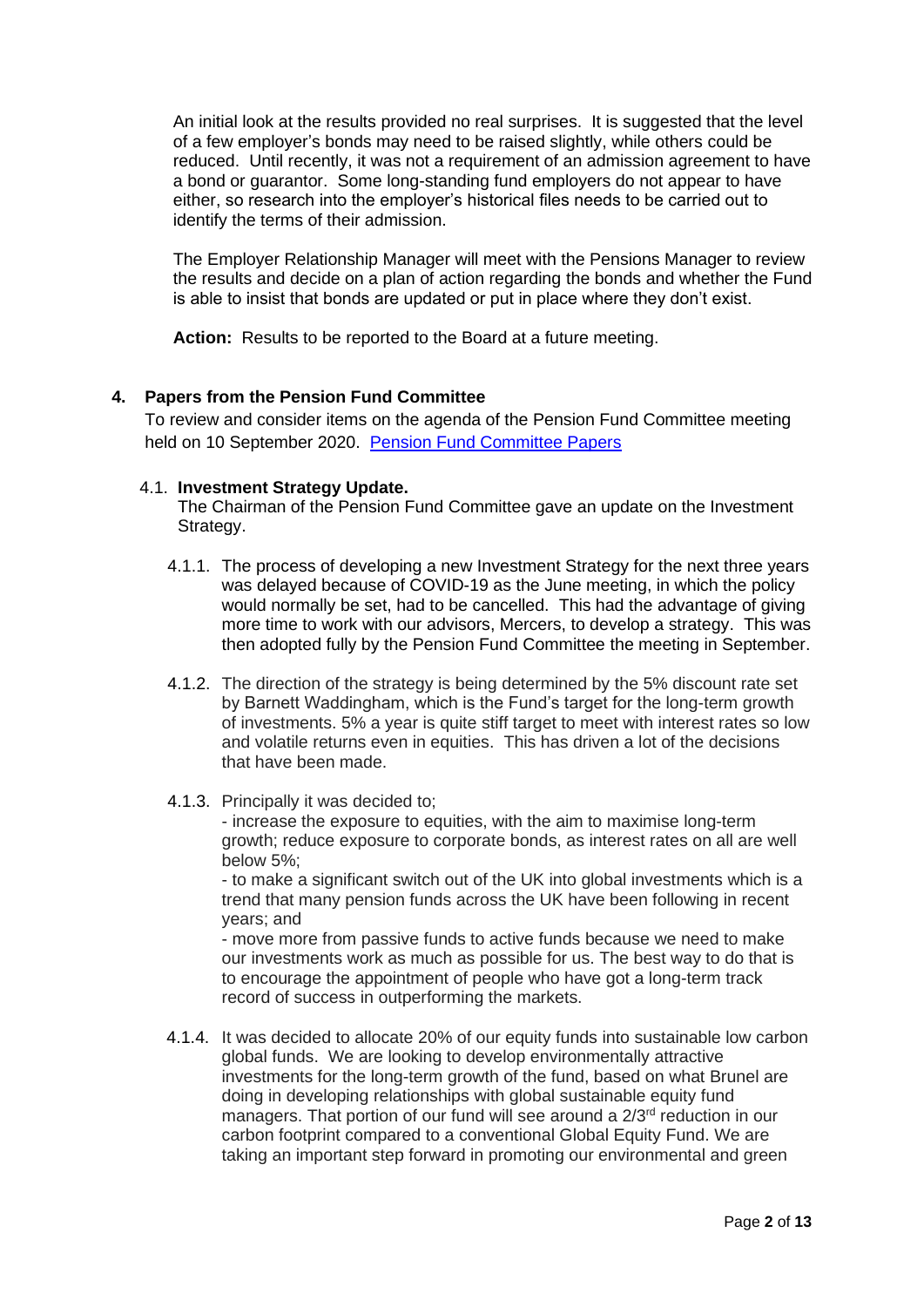credentials, but at the same time diversifying our risk and trying to put a more attractive way of trying to achieve the long-term returns.

- 4.1.5. We recognise we shouldn't try to do everything in one go. Some of the switches may appear to be quite small, but they build on changes already made in previous rounds of asset allocation. It is expected that we would, assuming that the investments work, increase sustainable investments beyond what we've done this time, but that will be more a theme for the next three years, and also carry on switching out of the UK towards a more global investment strategy.
- 4.1.6. The Chairman asked whether the committee were mindful of the present COVID situation and the potential that might have for reductions in stock markets across the world and also in terms of future inflation, given that we've basically reduced our inflation protection and increased equity exposure.

The Chairman of the Committee said the inflation hedging strategy is really determined by the government making it very clear they intend to move away from investments linked to RPI towards investments linked to CPI, which has a major negative effect on our investments over the long term. We wanted to protect ourselves by reducing our exposure to that, but we do recognise that there is a potential for all the central bank quantitative easing taking place to feed through into some sort of inflation. It is more likely that this will be a problem long-term wise and not necessarily problem for the immediate few years.

4.1.7. An Employer Representative asked about the globalisation approach and the extent to which the committee considered the risk of that approach in their decision making Was the committee confident they had the advice and the expertise in those overseas markets to make sure that we weren't investing pension funds into areas where we were potentially more exposed to variation.

The Chairman of the Committee said it is important to recognise is that the risk is principally on the foreign exchange markets and there is currency risk involved with that. This is offset by hedging 50% of our exposure so that only part of the investments are exposed to currency risk and half are protected by a degree of currency hedging. So yes, we are looking at the risk versus return scenario. But what drove that decision more than anything else, is that the UK stock market is increasingly dominated by a handful of companies in a limited number of areas. One example is in technology stocks. There just aren't that many technology stocks available in the UK, whereas we've seen in recent global markets that technology companies do well compared to conventional companies. If we stick with the UK, we just don't have that ability to invest in them because they are overwhelmingly based in United States.

In respect of the advice and the expertise, it is important to recognise that we do our investment strategy through the Brunel Partnership, so we're not really involved in detailed discussions about which stocks to buy and sell. What we're doing is deciding on a strategy and it's up to Brunel to do the research to find the global managers who will have the knowledge to deliver the longterm performance.

The Investments Manager added that the pension fund has had exposure to global equities for many years, and there's been a long-standing trend to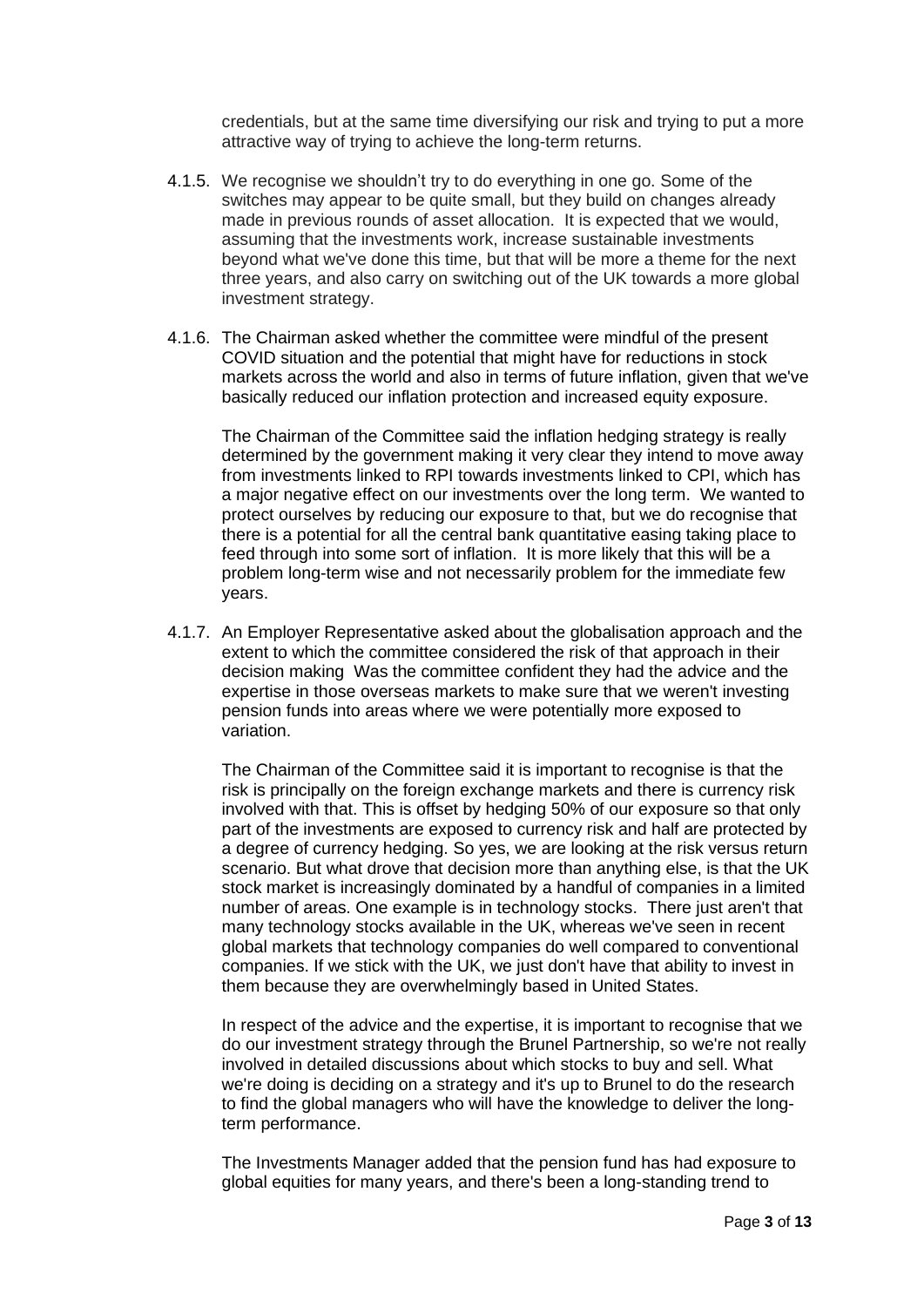move away from UK specific markets into global, so this is not new territory for the pension fund, its advisors or its managers. This is just a continuation of a trend that's been happening for many years.

4.1.8. The Employer Representative said that when reviewing the investment strategy report, it was unclear as to what the financial implications of the decarbonisation policy were and asked if there were any requests through the Committee for those implications to be more explicit when making those decisions.

The Chairman of the Committee explained that the report is a summary of hours of discussion, but the fund managers that are being appointed by Brunel have significantly outperformed the broad stock markets in recent years because green investments and renewable energy investments have performed very well on a global basis. What we are actually doing is diversifying away from assets that are linked to carbon production in favour of long-term growth in in more environmentally sustainable companies. Over the last 5 to 10 years, these companies have significantly outperformed broad stock markets that we've been investing in in the conventional way, so we don't see it as a as risk to be doing this.

The Investments Manager added that the move towards decarbonisation is not at the expense of return. The overriding objective of the Fund and the Committee is to maximise the return for an appropriate level of risk for the benefit of having sufficient money in the fund to pay pensions. There is a lot of evidence to suggest that doing this will improve return, for example, fossil fuels are now worth about 5 - 6% of the overall market compared to around 30% thirty years ago.

# 4.2. **Investment Pooling Update**

- 4.2.1. Chief Executive Officer and Chief Stakeholder Officer of the Brunel Pension Partnership, the pension fund's investment pooling manager, gave a presentation to the Committee on partnership governance and other matters.
- 4.2.2. Brunel have been looking at the products that they offer to see whether they could be better aligned with Paris agreement on climate change, particularly around the passive investments.
- 4.2.3. They are very close to announcing the new Chief Investment Officer, replacing Mark Mansley who left in May.
- 4.2.4. There was some feedback from the committee and from the Independent Advisor about the reporting that comes out from Brunel. The comments were that they are perhaps too long, and some of the key messages get lost in the detail. There was also concern that there was a lack of visibility of the underlying manager performance in their portfolios. It is thought that this just the challenge of getting the right level of information to the right people in the right format.

#### 4.3. **Independent Adviser's Report**

The quarterly report on the outlook for the Pension Fund's investments.

4.3.1. The report said that the recovery that we've seen to date in markets has been extraordinary, but it has been quite patchy across different sectors. A lot of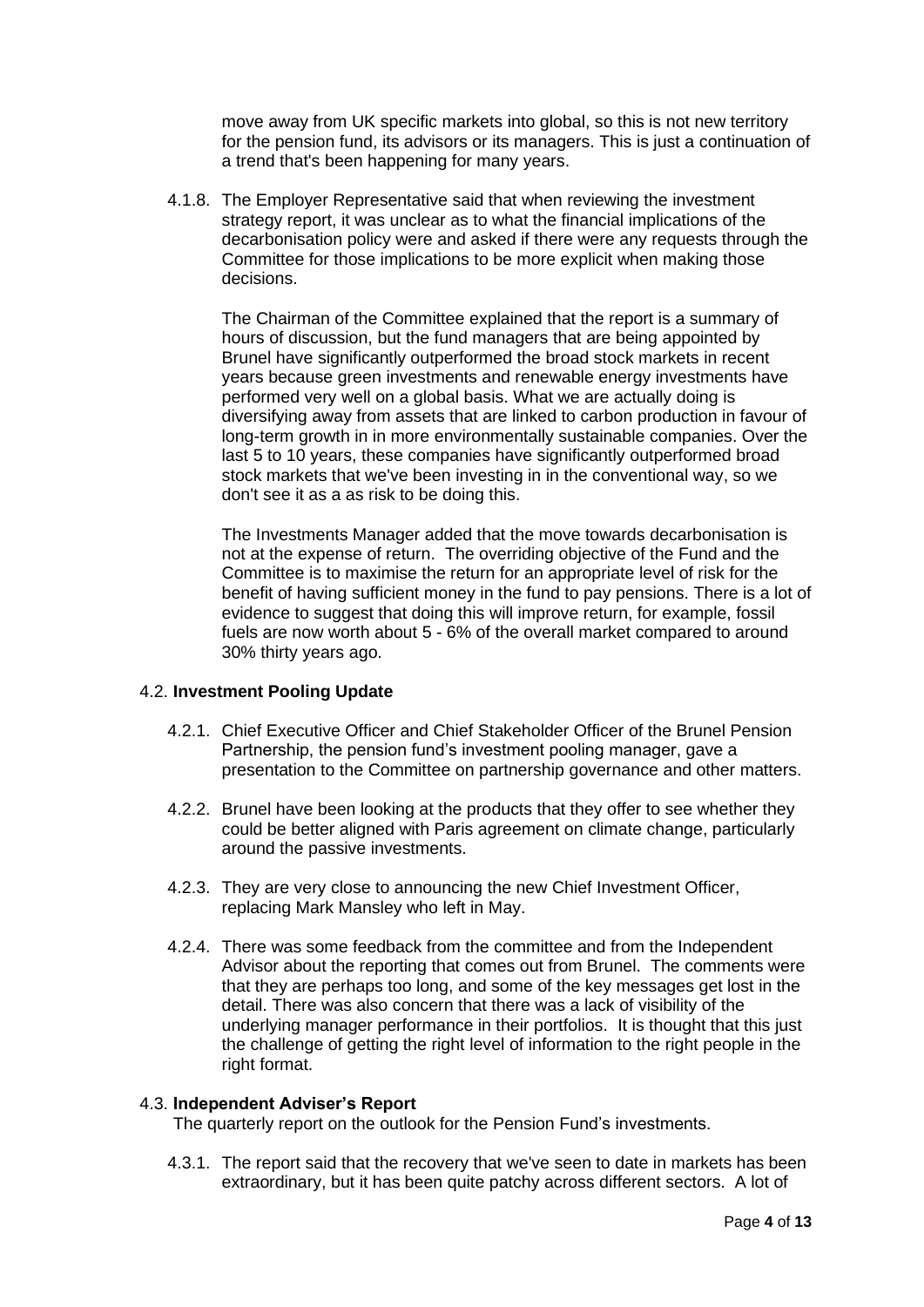that recovery is being driven by the technology sector and a handful of the really big companies, but in other sectors, such as retail and hospitality the recovery is more challenging.

He felt that we are in a time of where we're seeing a consolidation of that recovery, and we have seen, particularly in the US, people taking the opportunity to take some profits from the recovery to date and he cautions that we're entering a period of continued volatility.

## 4.4. **Pension Fund Administrators Report**

- 4.4.1. The estimated value of the Pension Fund's assets at 30 June 2020 was £2,997M compared to £2,696M at the start of the financial year. This was driven by rises across all listed markets after the falls in March 2020 in reaction to the impact of COVID 19. These gains were offset by falls in private markets where assets are typically valued on a 'lagged' basis.
- 4.4.2. The estimated funding position at 30 June 2020 is 85%. This compares to 92% calculated by the pension fund's actuary following their full assessment as at 31 March 2019 for the most recent triennial valuation.
- 4.4.3. The total return from the Pension Fund's investments over the financial year to 30 June 2020 was 11.1%, compared to the combined benchmark return of 10.6%. Over the last 12 months the Pension Fund's investments have returned -2.8%, below the Fund's combined benchmark return of -1.1% the actuarial discount rate of 5.0%.
- 4.4.4. The Investment Manager added that approximately 40% of the investment assets of the fund have now transferred across to Brunel's Management. We are already in conversation with Brunel about how we how we put the Investment Strategy into place. One of the advantages of having Brunel is there are some ready-made investment products that we can switch into, whereas before, once we've made the decision on the strategy front, we would then need to go out and find managers to implement that strategy for us. It is anticipated that most of the changes can be put into place pretty quickly, if not by the end of the calendar year, certainly by the end of the financial year.
- 4.4.5. The Committee discussed the challenge of some of our managers to meet or to exceed their benchmarks when the benchmark is linked to cash returns or cash plus. This is not a reflection of their skill, it's a reflection of the market conditions. As a result, the officers, in conjunction with the independent advisor, are to look at the benchmarks that we have for our investments and ensure that they are the most appropriate way of measuring performance.
- 4.4.6. The Chairman said that generally the report was fairly positive, but was struck by how quickly the funding levels can fall from 92% to 85% and asked if we should be concerned about this.

The Investment Manager said that there is a concern. We've seen some recovery in markets back to the levels that they were, but we need more than that. We're halfway through the period before the actuary do their next full valuation so there isn't a lot of time to recover that lost ground. We may need to have an early conversation with the actuary because if we don't regain that ground, then come the next valuation, there's two alternatives. One is that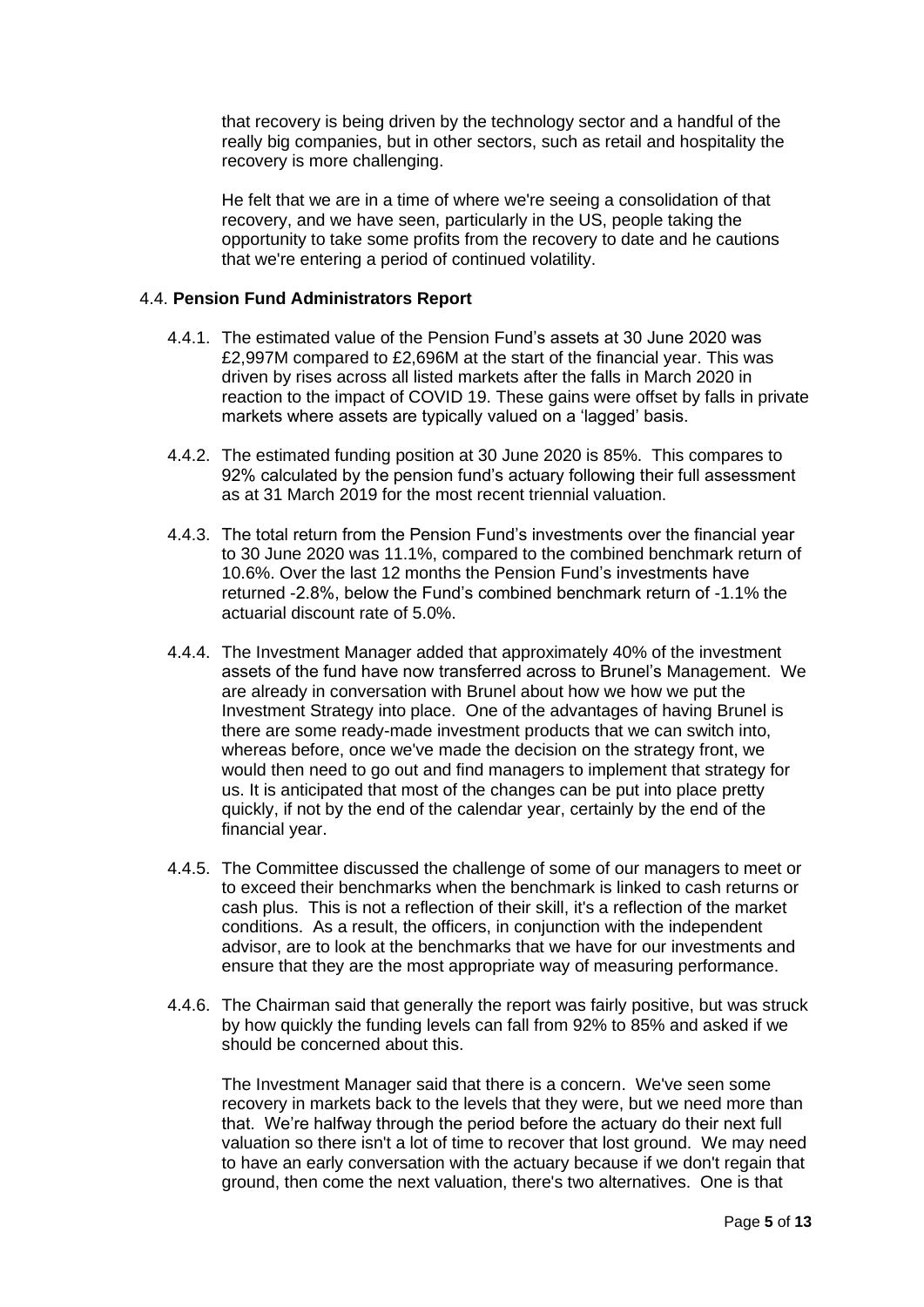employer contributions are raised, which clearly given the financial position of our employers, is not something any of us want, or that we look at extending the deficit recovery period.

4.4.7. An Employer Representative asked whether there was still talk of a move to a to a four-yearly valuation cycle, rather than a three-year cycle. The Investment Manager said that it had been discussed, with the aim to line up with other public sector schemes. Actuaries feel that a four-year interval is too much, and therefore if we did move to that, it is likely might see a kind of twoyear mini valuation. The Pension Manager said that the move was unpopular, so the Government has put this on hold. They will look at what data is like at the next round before making a decision.

# **5. LGPS Administration report**

The Pensions Manager gave an update on pension administration.

## 5.1. **Annual Benefit Statements**

- 5.1.1. The annual end of year processes for the employers was completed this year by the end of June. It was quite a difficult process for employers because they had to get their data to us during a period of severe lockdowns, so there was a one-month extension to the normal time scales.
- 5.1.2. Although there were additional challenges this year, the quality of the data received was excellent. No penalties were charged for late submission, but charges as set out under our Pensions Administration Strategy (PAS) will be issued to employers for non-notification of scheme leavers and new starters. Three employers presented particular difficulties with data quality, and this is being addressed through the PAS**.**
- 5.1.3. Despite the difficulties of pension staff working from home, a total of 21,717 deferred Annual Benefit Illustrations (ABI) were issued in May this year, and all active member ABIs, in total 23,889, were issued by 12 August. The statutory deadline for the issuing of statements is 31 August.
- 5.1.4. A newsletter was sent out with the ABIs which included important information and reminders to members, such as making sure nomination details are kept up to date. This year it also included messages relating to the COVID-19 situation, assuring members that their pension wasn't affected by what was happening in the financial markets and to encourage members to use our online facility and contact us electronically.

# 5.2. **Data Quality Report.**

- 5.2.1. Each year, the quality of DCPF's data is reviewed and measured. The serves two main purposes. Firstly, it feeds into the future year's Data Improvement Plan, and secondly it provides the Data Quality scores for the Dorset County Pension Fund which must be reported to The Pensions Regulator each year and recorded in the Fund's Annual Report.
- 5.2.2.

There are two sets of data to report on. Common Data, which is data applicable to all pension schemes and Scheme Specific Data (also known as 'Conditional' data) is the data specific to the LGPS.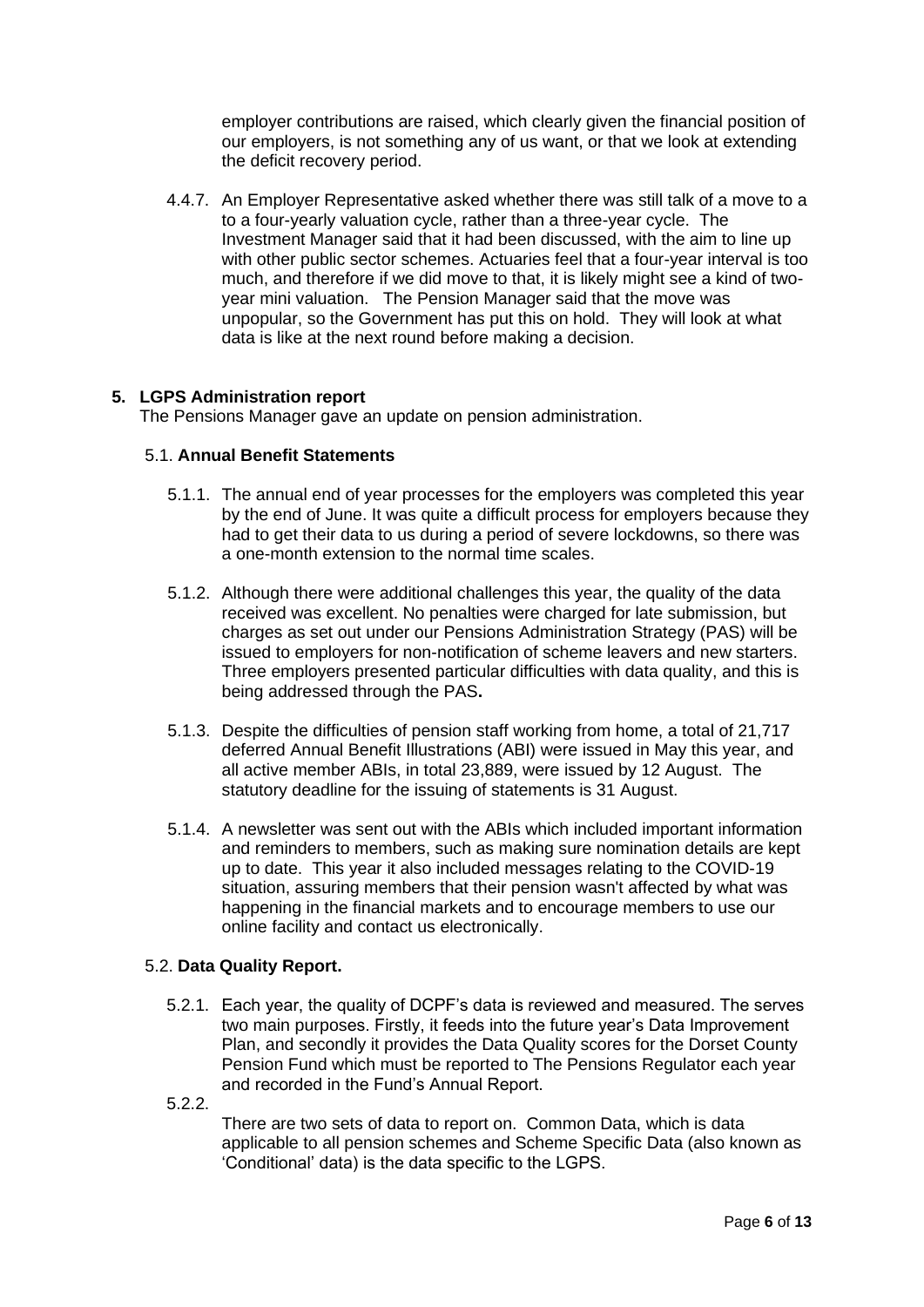The overall score of tests passed for common data held was 99.40%, The overall score for scheme specific data was 98.20%. Both are a slight improvement over the 2019 scores.

These excellent results illustrate the continued work of the Fund to ensure continued high-quality data, and the close working relationship with employers to support them in providing accurate data in such a complex pension scheme. These results give confidence that the right benefits are being paid to members

## 5.3. **Review of In-house AVC Provider**

5.3.1. The Dorset County Pension Fund (DCPF) appointed Hymans Robertson LLP to conduct a review of the fund's Additional Voluntary Contribution (AVC) arrangements.

The report covers matters such as our current arrangements, the existing investment options and whether Prudential was the best provider for us. They also had a look at the leading providers of LGPS AVCs and suggested further actions for us.

There were some definite further actions that we need to take, the main recommendation from the review concerns the current default investment option chosen by the DCPF. This is currently the With Profits Fund, and Hymans feel that this is no longer a suitable default option.

The report said that Prudential was probably the best provider on the market at the moment (Prudential are currently the main provider for local government AVCS) and did not suggest that we change to another provider. However, they did suggest that we keep an eye on the situation in the future.

5.3.2. The Chairman asked whether the removal of the With Profits Fund would remove a bit of flexibility for employees to take a bit more risk with the AVC. The Pensions Manager explained that would remain the same. The With Profits is currently the default option. So if a member pays into the AVCs but doesn't specify that they want to choose their own investment routes or go into the managed route, they will go into our chosen default route and it's that that we need to look at to change. But members will still have the option to make their own investment choices.

# 5.4. **MHCLG Consultation on McCloud**

- 5.4.1. On 16 July 2020 MHCLG published a consultation on changes to the LGPS to meet the requirements of the McCloud case. This is the proposed remedy to address the age discrimination inherent within the transitionary protections, via the underpin, when the LGPS moved to the CARE scheme in 2014.
- 5.4.2. In the LGPS we had what was called and underpin, and that applied only to people in the scheme that were age 55 or over in April 2012. So those people would have had a comparison with the benefits under the new scheme and those under the old scheme. And if the old scheme would have given them better benefits, they would have had those. This was considered to be age discrimination.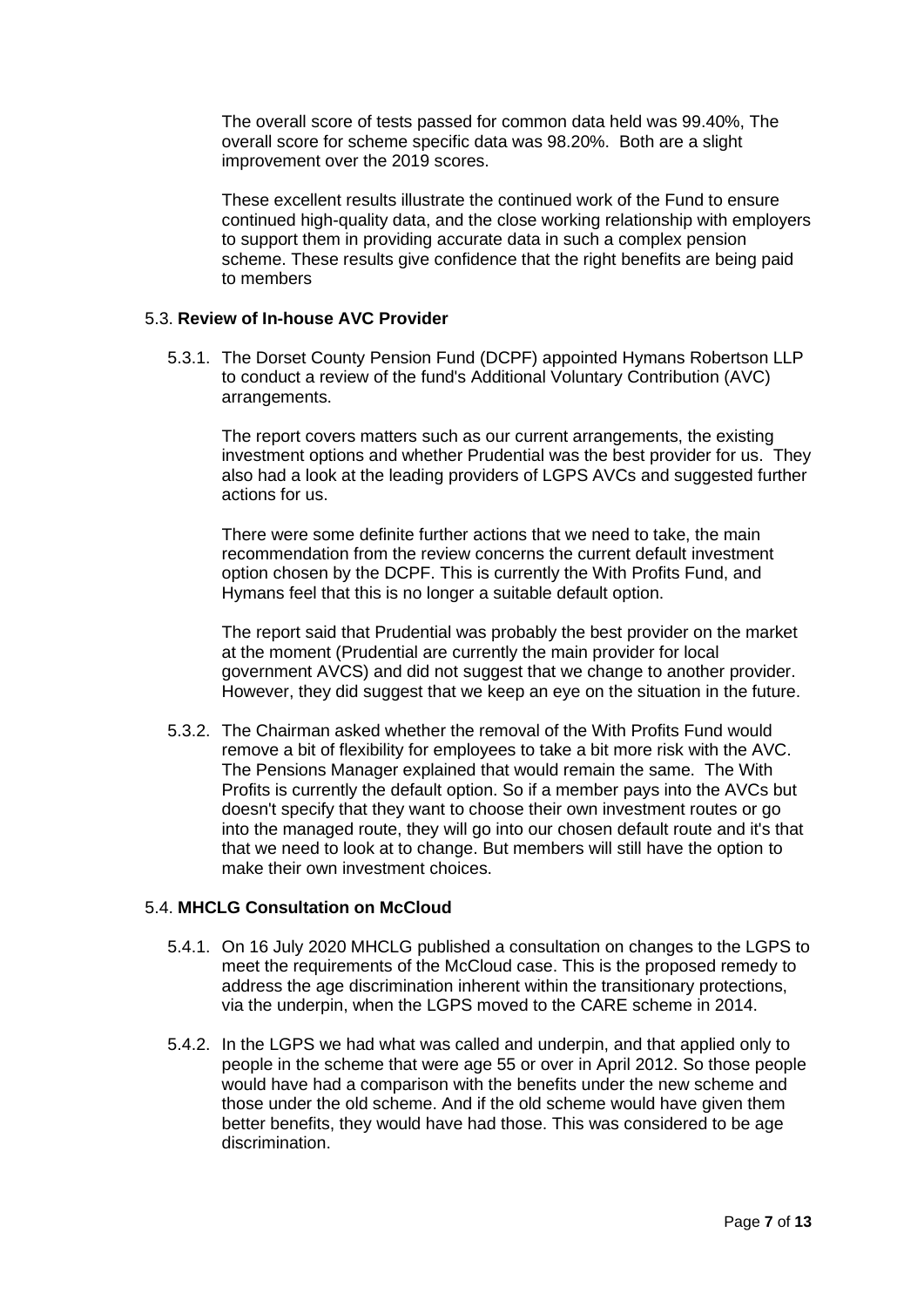- 5.4.3. The remedy for the LGPS is to extend that underpin to any scheme member so that will be anybody that was an active member in April 2012 and who has CARE benefits under the new scheme as well.
- 5.4.4. In the Dorset County Pension Fund, we have over 22,000 members that we now need to have a look at with regard to the underpin. It means employers are going to have to provide us with hour changes and any breaks in service going back to April 2014 because those were the things that were relevant to the final salary scheme. We are aware that some employers just won't be able to provide it because they've changed payroll systems or payroll providers, and some employers no longer exist. What we understand is that where employers are unable to provide this data, we will have a formula in order to apply to that record. We are awaiting further details on this.
- 5.4.5. We're also going to have to go back and recalculate thousands of benefits that have already been processed. There is some hope that the software providers will be able to provide partial solutions, but due to the complexity of the scheme and the commonality of multiple contracts in the LGPS, it is likely there will have to be a lot of manual work by experienced staff in order to achieve this. It is going to cost pension fund administrators a lot of money and a lot of resource over the next few years.
- 5.4.6. The consultation deadline is the 8 October. A response is being prepared and will be circulated the Board.

**Update:** This was circulated to Board and Committee on 5 October 2020

5.4.7. An Employer Representative asked whether there is a time limit on having to do all this because that clearly influences the amount of resources required.

The Pension Manager said the consultation hasn't ended yet and we are going to need changes in legislation. Unlike the exit cap, there will be more time for this, and we will be letting employers know when the first step, which is getting the data in from employers, will be. We hope to have some idea of what we're aiming for in terms of the information from employers by the October PLOG meeting. It may well be that were asking for that information by the end of March next year, but we will get those timescales out as soon as we know.

#### 5.5. **Risk Register**

- 5.5.1. The DCPF Risk Register has been reviewed in response to the COVID-19 pandemic. The main risks highlighted presented by the pandemic were;
	- Admitted body employers becoming financially unviable
	- Employers being unable to pay their contributions
	- Impacts to the service as a result of staff absence or loss of Council facilities
	- Failure to issue Annual Benefit Statements within statutory deadlines
	- Failure of Employers to submit data by required deadlines
	- Potential failure of Pension Fund Committee and Local Pension Board to meet and fulfil its governance duties
- 5.5.2. To date the fund has not experienced any of the above concerns to any notable degree. However, the full impact on employers is not yet known, and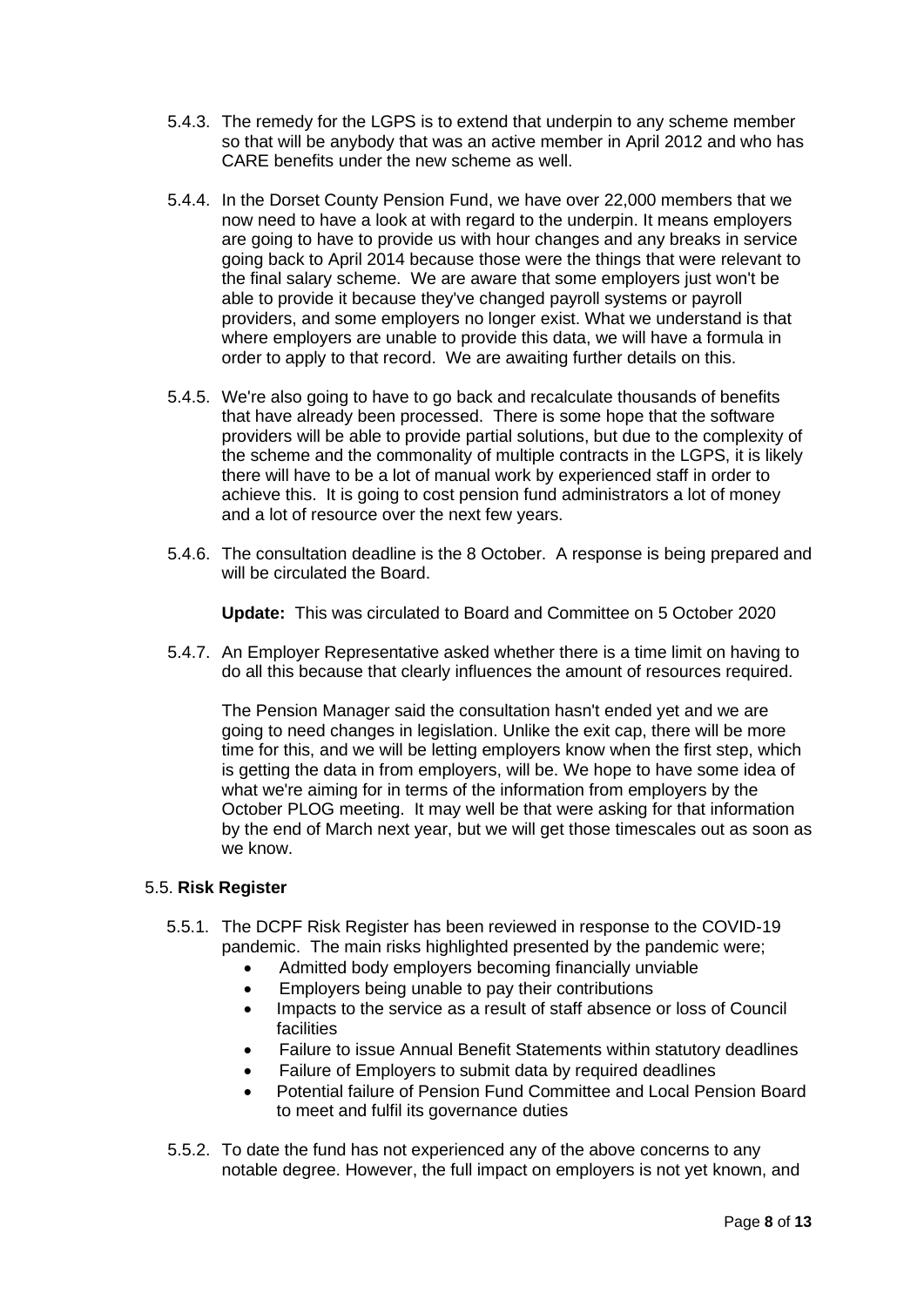may not be known for some while. Contributions are monitored monthly and to date no major concerns have arisen. We are separately in the process of conducting a bond review with our actuary to ensure the value of any bonds in place cover anticipated liabilities.

# 5.6. **LGPS (Amendment (No2) regulations 2000**

- 5.6.1. On 26 August the government published its [response](https://assets.publishing.service.gov.uk/government/uploads/system/uploads/attachment_data/file/911792/Government_response_Exit_payments_and_review_employer_contributions.pdf) to the proposals on employer contributions and flexibility on exit payments. The original consultation ended on 31 July 2019, and since this time administering authorities and employers have faced a new potential risk as a result of the global pandemic, and have as a result sought the early implementation of these proposals in order to assist management and mitigation of these risks.
- 5.6.2. Flexibility on Exit Payments this is to do with the management of an exiting employer. An employer leaves the scheme when their last active member leaves, and at that stage an actuarial review is done of their assets and liabilities. If there is a cessation debt, the regulations stated the employer basically had to pay that amount immediately. The difficulty is that it could lead to the employer going bankrupt if the amount of money was quite large.

The proposal provides the following new options in managing exiting employers:

- Agreement of a re-payment schedule
- Agreement of a Deferred Debt Agreement (DDA), allowing the employer to continue paying deficit contributions after their last active member has left.
- 5.6.3. Review of Employer Contributions the regulations have been amended to grant administering authorities and employers the flexibility to review contribution rates of an employer where there has been significant change to the liabilities or employer's covenant, or upon the request of an employer. The administering authority will be required to state their policy on such reviews in their Funding Strategy Statement and obtain advice from their actuary.
- 5.6.4. An Employer Representative asked whether the employers right to request to review is enforced at this moment in time, or something that will be implemented. There are a number of local authorities and other employers that were facing financial difficulties as a result of COVID-19 and considering having conversations with the pension fund administrator about, potentially extending deficit recoveries over a longer period of times to a more affordable level.

The Pension Manager said regulations came into effect on 23 September 2020, but we will need to have a policy on this and it will be something we would have to work on together and with our actuary. It won't be a case that the employer can just request to reduce the contributions. There would have to be a set of circumstances set out for when this would be appropriate and there will be costs associated with this.

The Investments Manager added that this flexibility isn't just for the employers, it's for the administering authority as well. We would need a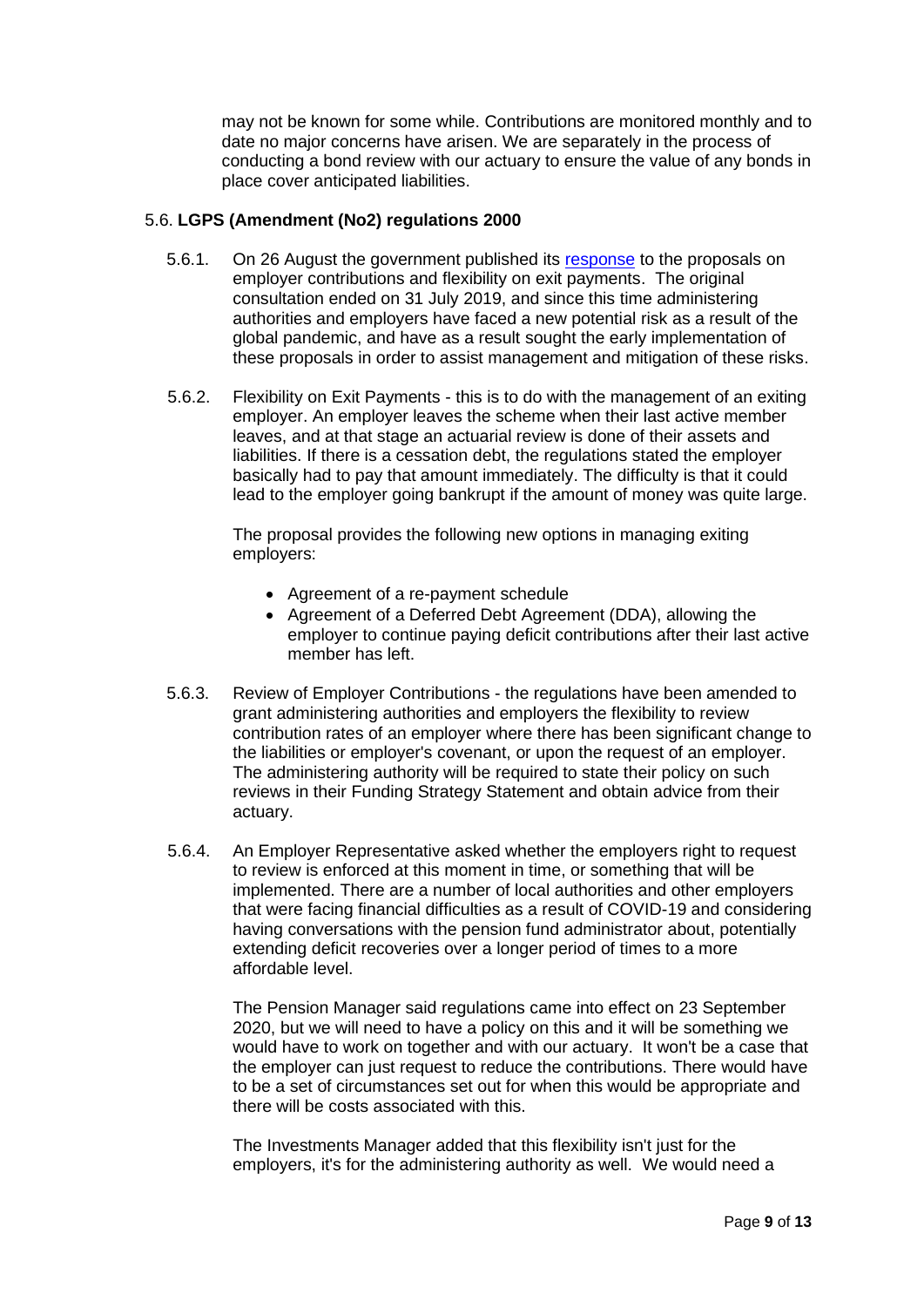policy, but it is likely that this is something that would only be used in exceptional circumstances.

# 5.7. **LGPS National Knowledge Assessment**

5.7.1. On 18 August 2020 Hymans Robertson published the results of their LGPS [National Knowledge Assessment report.](https://www.hymans.co.uk/media/uploads/LGPS_National_Knowledge_Assessment_Report.pdf) This looked at the knowledge of key decision makers in both Pension Committees and Local Pension Boards, both individually and collectively. About 225 members across 20 administering authorities participated.

> The highest scoring sections were Financial Markets and product knowledge. The lowest scoring sections were Actuarial Methods, Standards and Processes, followed by Pensions Administration.

> The report also includes an analysis of how the assessment compares with the 2018 National Confidence Assessment and includes a helpful list of training topics identified by participants.

#### 5.8. **Software Procurement and Loss of LPP Supported Systems.**

- 5.8.1. In 2021, the contract with our main pensions software provider ends, and as a result we entered a procurement process which will either replace or extend our current pensions software. This process is coming to an end and we hope to have awarded a new contract by the end of September 2020.
- 5.8.2. Since 2014, the DCPF has been running additional software, provided by the London Pensions Partnership (LPP), which has enabled us to make huge improvements in our processes and employer support. This has provided us with an excellent Case Management System, and an Employer Portal, and these systems have become intrinsic to our service. The LPP has recently informed us that they do not intend to continue to support this system and have served notice on its withdrawal. This has been a huge disappointment to the administration team.
- 5.8.3. The LPP also provided DCPF's website and support for that has been withdrawn from the end of September 2020. These have now been replaced by two websites, one for employers which was created in-house and one for members which is provided by Hymans Robertson.

The website addresses are: Employer website: [www.dcpfemployers.org](http://www.dcpfemployers.org/) Member website: [www.dorsetpensionfund.org](http://www.dorsetpensionfund.org/)

Both go live on 1 October 2020.

#### 5.9. **Weymouth Port Health Authority**

5.9.1. It has come to our attention that the Weymouth & Portland Health Authority should have been included as an additional employer in the Local Government Reorganisation as of April 2019. This employer had been omitted from the formal discussions, LGR papers and Orders at that time, but had in fact been included within the reorganisation with staff transferring from Weymouth & Portland BC to Dorset Council.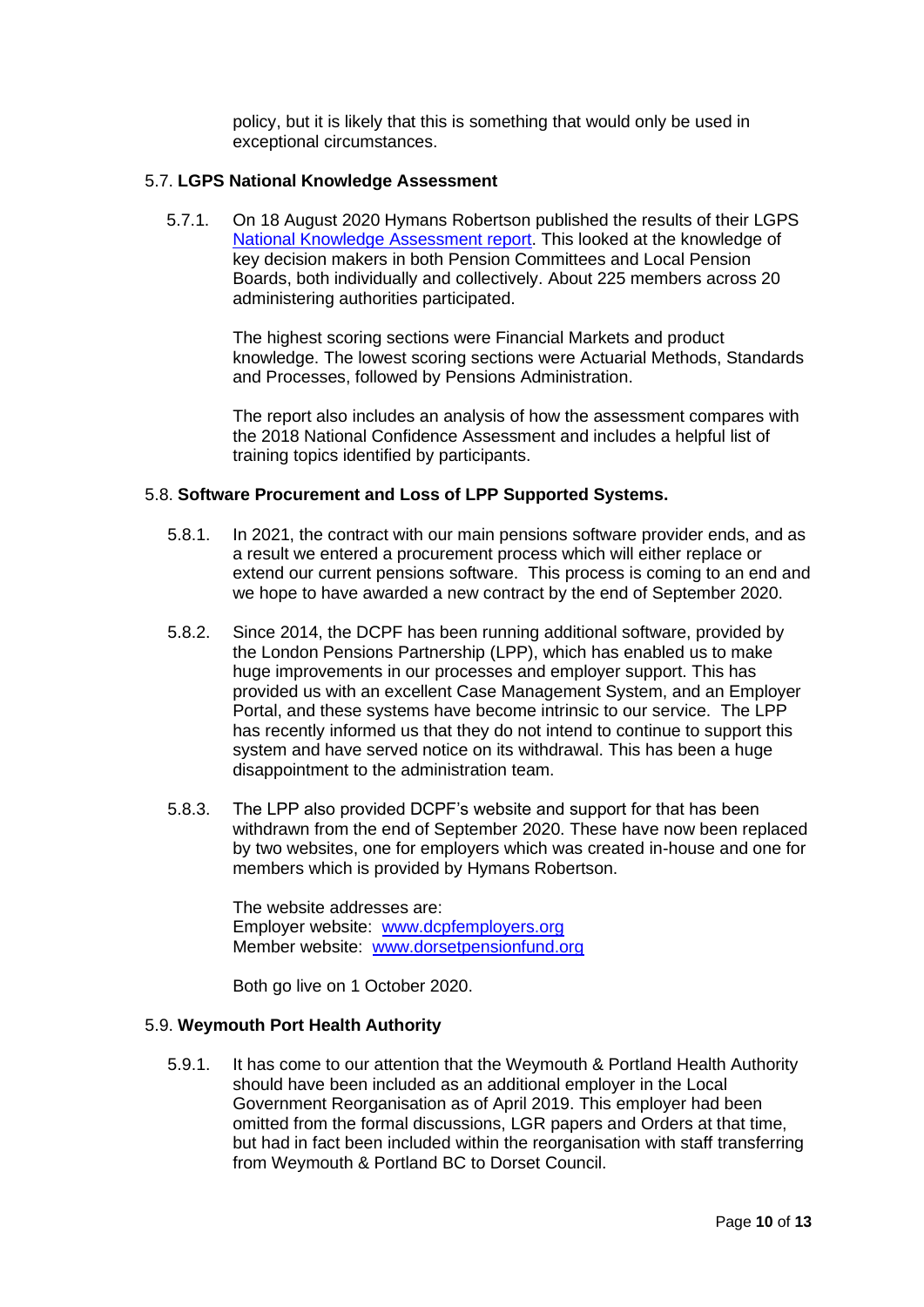5.9.2. Dorset Council's legal services have been informed, as have the actuaries who will arrange for assets to be included in with those of Dorset Council including deferred and pensioner members. This is not a large employer, and any impact will be minimal.

## 5.10. **Key Performance Indicators**

- 5.10.1. The Key Performance Indicators (KPI) for the period 1 February 2020 to 31 July 2020 were presented to Board Members.
- 5.10.2. The period includes lockdown period, where homeworking for all staff commenced on 23 March 2020. This has presented a challenge to the team in the critical areas; the payment of pensions, death benefits and in connection to transfers. Despite the best efforts of the team, there has been an impact, but not as severe as first expected, and some areas are unaffected by home working. The areas more affected are those where there is a need for post going in and out, but overall they are working well.
- 5.10.3. Because of the COVID-19 situation, DCPF didn't take part in the CIPFA benchmarking exercise this year, but we did still work out the cost per member as a benchmarking figure because we need to record that in our annual report.
- 5.10.4. In 2018/19, the administration service cost per member was £21.81. The cost per member for 2019/20 has gone down to £19.32 which is below the average for the UK. However, due to the procurement for new software systems, where the first year of implementation is usually very expensive, it is likely that costs will go up next year.
- 5.10.5. The Chairman noted that some areas on the KPI report have gone from amber to red and presumes this is due to the COVID-19 issues and the difficulties of working from home.
- 5.10.6. The Pensions Manager said that yes, this has had an impact on certain areas and she would have liked to have been able to have more staff return to the office, because it's not easy for us working remotely, however, it could have been a lot worse and the percentage of cases meeting targets is still very high. We continue to receive really good feedback on our staff who are doing well in quite difficult circumstances.
- 5.10.7. The Chairman, on behalf of the board expressed his thanks to all the staff for making such a great effort during this difficult period.

# 6. **Consultation on Public Sector Exit Payments**

The Pensions Manager gave an update on the Public Sector Exit Payments consultation.

- 6.1. Government published its response to consultation. This confirms the level of the cap is to remain at £95k, which we were expecting, but also includes further wider reforms.
- 6.2. The consequences are that more people will be impacted by these reforms, including those with strain costs under £95k. The cap will predominantly affect local authorities, but the wider reforms will affect far more employers and far more members. In effect members who have any strain cost associated with their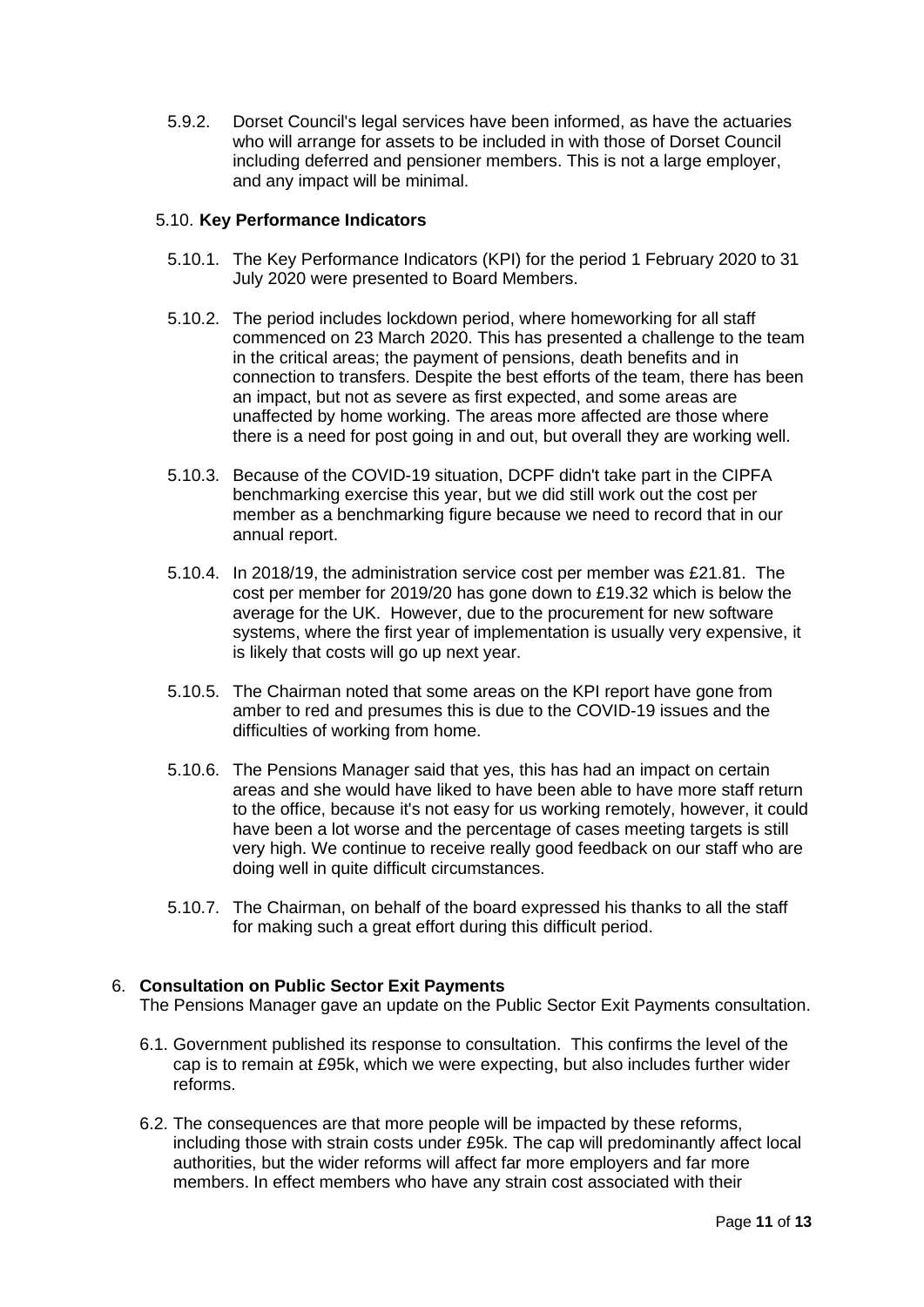redundancy, which is usually where the strain costs will arise, will have some form of curtailment of their benefit, even if they're under £95k.

6.3. The consultation has raised a lot of questions. It was fairly short and there's quite a lot of detail missing. We are talking to MHCLG and LGA as they're trying to provide us with further details and confirmation on the consultation for us. Particularly, we are waiting for clarity on how it affects higher and further education establishments because there is some discussion over this.

Members are going to be faced with quite a lot of choice over their retirement benefits that they didn't have before, so it's become a very complex picture for members and for employers.

6.4. We have stopped providing redundancy estimates for employers until we are able to provide those estimates accurately. We need to wait for GAD to provide us with new factors to enable us to calculate this properly. We are also going to be faced with quite a long period of time of doing quite complex manual calculations.

An Employer Representative said that having looked at the exit cap, they were concerned that in a few years we may be in the same kind of position we were with McCloud, with people bringing age discrimination cases forward. They added that the cap also excludes state owned banks. Perhaps any response should ask how the bankers can, whose actions led to austerity, get away with not having this enforced, yet the people whose actions didn't lead to that position are the ones that are penalised again.

- 6.5. The Pensions Manager said that she suspected that the arrangements were already a 'done deal'. It was very disappointing to put lot of work into the consultation and for the government to basically admit quite openly that they had ignored the overwhelming responses to this consultation. For example, the majority of responses said the £95K figure itself is out of date, it needs indexing, and they admitted that they were just Ignoring that, they also acknowledged that there was an impact on not just higher earners, but also those on moderate incomes and are unconcerned about that.
- 6.6. The Pensions Manager is currently preparing a consultation response for McCloud, but once that is done, and we have more details, she will be looking at a response for this and will share a draft copy with the Board. She would encourage that employers also respond as it is important that their voice is heard.

# 7. **Breaches Policy**

- 7.1. Dorset County Pension Fund has drawn up a draft policy for reporting breaches of the law. The policy document sets out the procedures to be followed in identifying, managing and where necessary reporting breaches of the law as covered in the Pensions Regulator's [Code of Practice no 14:](https://www.thepensionsregulator.gov.uk/en/document-library/codes-of-practice/code-14-public-service-pension-code-of-practice) Governance and administration of public service pension schemes.
- 7.2. Ahead of the meeting, Board Members were provided with a copy of the policy. Because they had only been in possession of the document for a short time, they were given the opportunity to ask any questions and requested to review the policy and feedback any comments in the following weeks. The aim being to have the policy approved at the next board meeting in December.